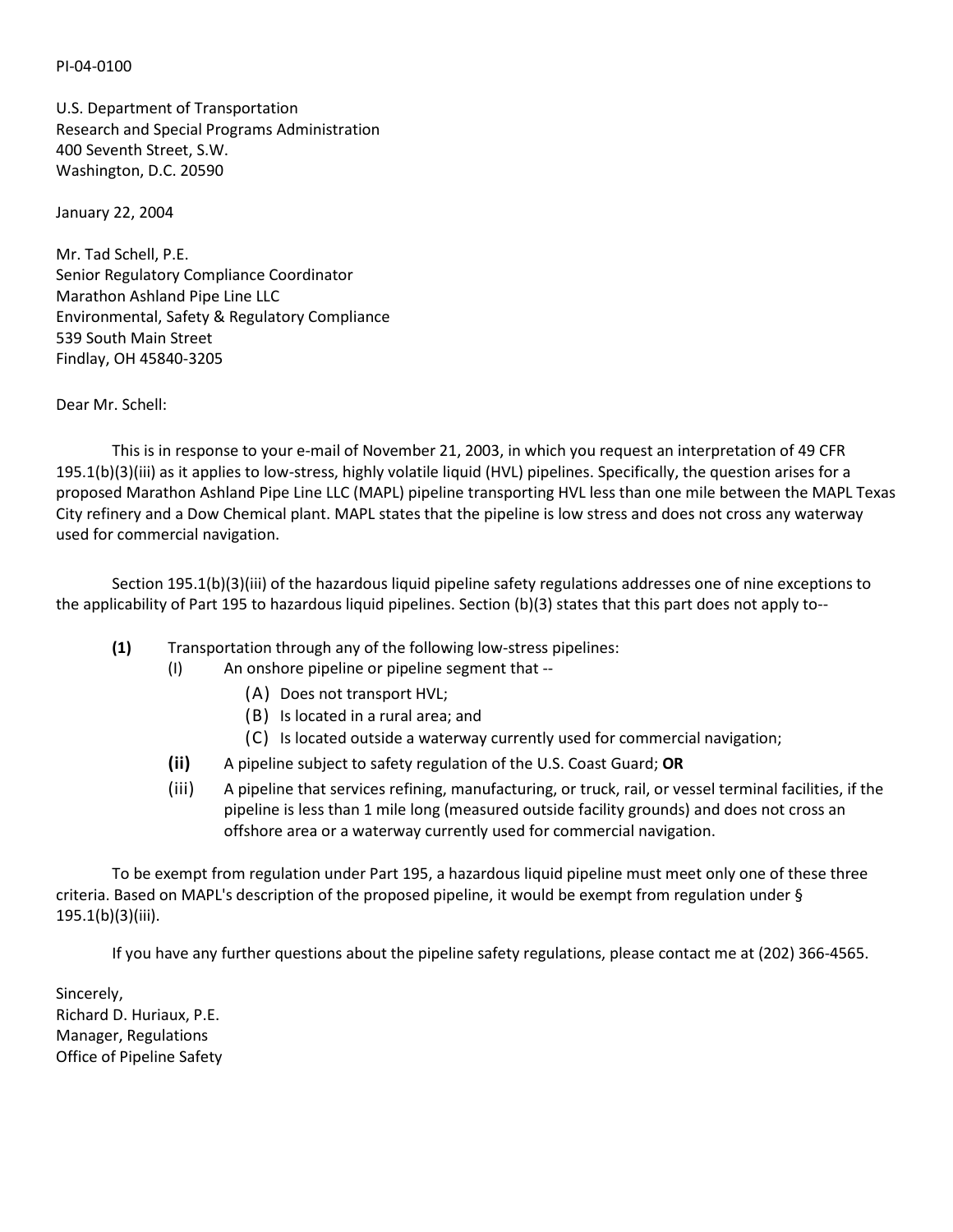## Request for interpretation of 49CFR195

## **Huriaux, Richard**

| From: | Schell, Tad A. [TASchell@MAPLLC.conn)                |
|-------|------------------------------------------------------|
| Sent: | Friday, November 21, 2003 2:28 PM                    |
| To:   | Huriaux, Richard                                     |
| Cc:   | Lowry, Allen D.; Rinehart, Harold E.; Kiracofe, Bill |

**Subject:** Request for interpretation of 49CFR195

Dear Mr. Huriaux:

As we discussed by telephone November 21, 2003, MAPL has been discussing with the Railroad Commission of Texas the regulatory language used at 49 CFR 195.1(b)(3)(iii) as it applies to low-stress HVL lines.

Our company reading of 195.1(b)(3)(iii) leads us to believe that this exception applies to low-stress HVL lines, however Commission personnel insist that 195.1(b)(3)(iii) cannot be used by HVL lines.

Our contact at the Railroad Commission of Texas is Mr. Lee Thying, 512-463-7052.

Would you please provide MAPL and the Railroad Commission of Texas with an interpretation as to whether the exception of 195.1(b)(3)(iii) applies to HVL lines?

A copy of correspondence that we have sent to the Railroad Commission of Texas is attached. Thank you for your consideration in this matter.

Tad A. Schell, P.E. Senior Regulatory Compliance Coordinator Marathon Ashland Pipe Line LLC 419-421-3201